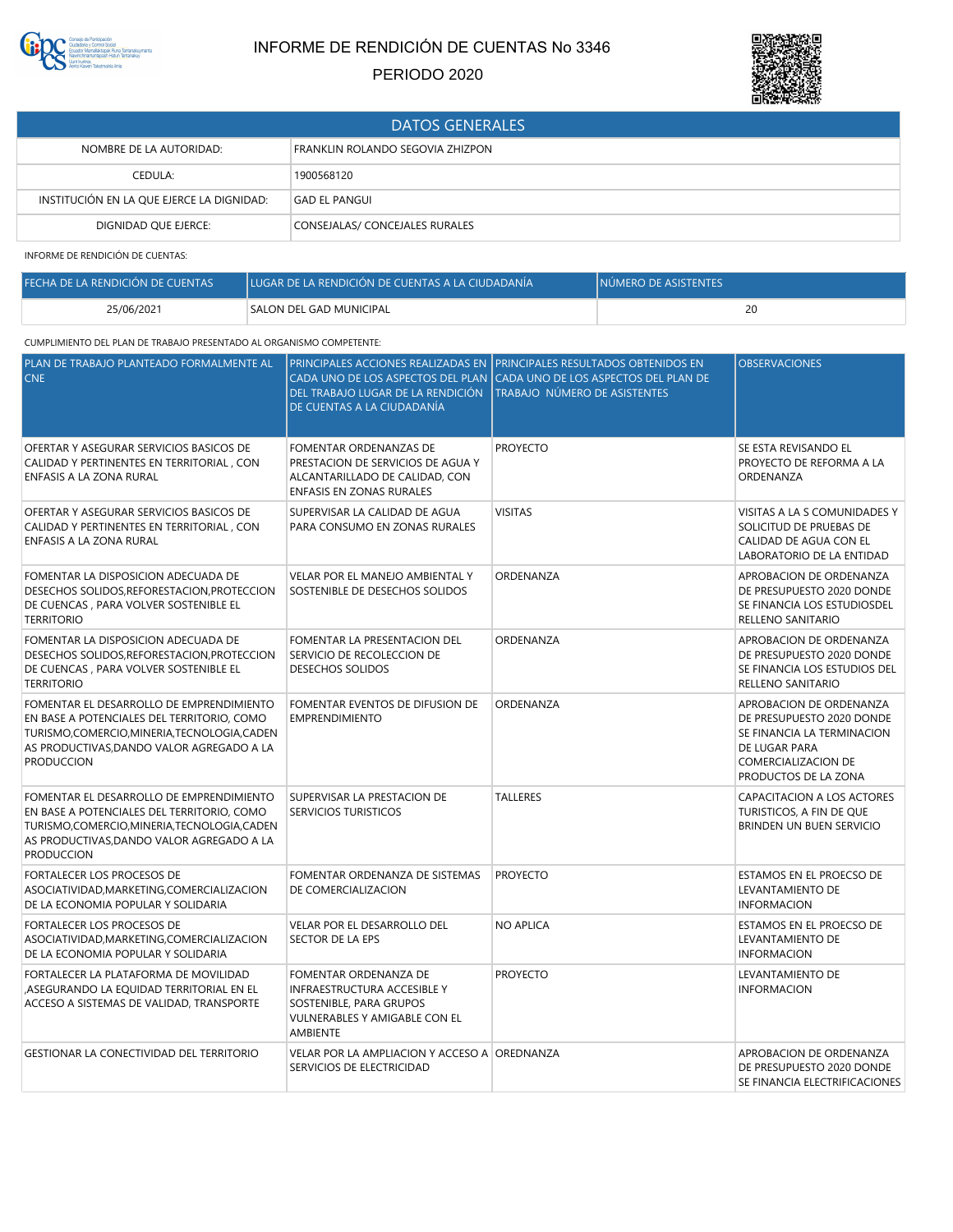| PROMOVER UN ORDENAMIENTO<br>HOLISTICO.SOSTENIBLE.BASADO EN UNA<br>PANIFICACION URBANA DONDE PRIME LA<br>CONVIVENCIA ENTRE EL SER HUMANO Y LA<br>NATURALEZA, CONTROLANDO LOS PROCESOS<br>MINEROS. | FOMENTAR LA ORDENANZA DE<br>APROBACION DEL PD Y OT                                                                | ORDENANZA | ORDENANZA DE ADECUACIÓN<br>DEL PLAN DE DESARROLLO Y<br>ORDENAMIENTO TERRITORIAL<br>EN EL MARCO DE LA<br>EMERGENCIA DE LA PANDEMIA<br>COVID 19 EN EL CANTÓN EL<br>PANGUI. |
|--------------------------------------------------------------------------------------------------------------------------------------------------------------------------------------------------|-------------------------------------------------------------------------------------------------------------------|-----------|--------------------------------------------------------------------------------------------------------------------------------------------------------------------------|
| GESTIONAR LA CONECTIVIDAD DEL TERRITORIO                                                                                                                                                         | VELAR POR LA AMPLIACION Y ACCESO A PROYECTO<br>SERVICIOS DE CONECTIVIDAD                                          |           | LEVANTAMIENTO DE<br><b>INFORMACION</b>                                                                                                                                   |
| VOLVER AL TERRITORIO UN REFERENTE EN EL USO<br>DE TECNOLOGIAS                                                                                                                                    | FOMENTAR ORDENANZA DE MUNICIPIO PROYECTO<br>TECNOLÓGICO PARA MEJORA DE<br><b>SERVICIOS</b>                        |           | APROBACION DE ORDENANZA<br>DE PRESUPUESTO 2020 DONDE<br>SE FINANCIA EL INTERNET PARA<br>EL PARQUE DE LA BOA                                                              |
| FORTALECER LA PLATAFORMA DE MOVILIDAD<br>,ASEGURANDO LA EQUIDAD TERRITORIAL EN EL<br>ACCESO A SISTEMAS DE VALIDAD, TRANSPORTE                                                                    | FOMENTAR ORDENANZA DE<br>MANTENIMIENTO Y MEJORAMIENTO<br><b>VIAL RURAL</b>                                        | ORDENANZA | APROBACION DE ORDENANZA<br>DE PRESUPUESTO 2020 DONDE<br>SE FINANCIA EL<br>MANTENIMIENTO DE LA<br>MAQUINARIA, CON LA QUE SE<br>DA MANTENIMIENTO VIAL                      |
| MEJORAR LA INFRAESTRUCTURA PARA RESILENCIA Y FOMENTAR LA ORDENANZA PARA<br>MITIGACION DEL RIESGO                                                                                                 | GESTIÓN DE RIESGO                                                                                                 | ORDENANZA | ORDENANZA DE ADECUACIÓN<br>DEL PLAN DE DESARROLLO Y<br>ORDENAMIENTO TERRITORIAL<br>EN EL MARCO DE LA<br>EMERGENCIA DE LA PANDEMIA<br>COVID 19 EN EL CANTÓN EL<br>PANGUI. |
| PROMOVER LA INCLUSION TERRITORIAL DE GRUPOS FOMENTAR ORDENANZA DE CENTROS<br>VULNERABLES                                                                                                         | DE ACOGIDA PARA GRUPOS<br>VULNERABLES                                                                             | ORDENANZA | APROBACION DE ORDENANZA<br>DE PRESUPUESTO 2020 DONDE<br>CONSTA LA PARTIDA PARA<br>CONTINUAR CON LA<br>CONSTRUCCION DEL CENTRO<br><b>GERONTOLOGICO</b>                    |
| PROMOVER UN ORDENAMIENTO RURAL, EN BASE A<br>LAS RELIADADES DEL TERRITORIO                                                                                                                       | FORMENTAR LA ORDENANZA DE<br>REGULACION DEL SUELO RURAL                                                           | ORDENANZA | ORDENANZA DE ADECUACIÓN<br>DEL PLAN DE DESARROLLO Y<br>ORDENAMIENTO TERRITORIAL<br>EN EL MARCO DE LA<br>EMERGENCIA DE LA PANDEMIA<br>COVID 19 EN EL CANTÓN EL<br>PANGUI. |
| PROMOVER UN ORDENAMIENTO RURAL, EN BASE A SUPERVISAR EL CUMPLIMIENTO DEL<br>LAS RELIADADES DEL TERRITORIO                                                                                        | ORDENAMIENTO TERRITORIAL RURAL                                                                                    | ORDENANZA | ORDENANZA DE ADECUACIÓN<br>DEL PLAN DE DESARROLLO Y<br>ORDENAMIENTO TERRITORIAL<br>EN EL MARCO DE LA<br>EMERGENCIA DE LA PANDEMIA<br>COVID 19 EN EL CANTÓN EL<br>PANGUI. |
| FORTALECER LA PLATAFORMA DE MOVILIDAD<br>,ASEGURANDO LA EQUIDAD TERRITORIAL EN EL<br>ACCESO A SISTEMAS DE VALIDAD, TRANSPORTE                                                                    | FISCALIZAR EL MEJORAMIENTO DE VIAS VISITAS<br>EN LA ZONA RURAL                                                    |           | RRECORRIDO EN LAS<br>COMUNIDADES Y SOLICITUDES<br>DE GESTION AL CONCEJO<br>PROVINCIAL QUIEN TIENE LA<br><b>COMPETENCIA</b>                                               |
| PROMOVER LA INCLUSION TERRITORIAL DE GRUPOS VELAR POR LA INSERCIÓN EN<br>VULNERABLES                                                                                                             | ACTIVIDADES SOCIALES AL 100% DE<br><b>GRUPOS VULNERABLES</b>                                                      | ORDENANZA | CON LA ORDENANZA DE DEL,<br>PLAN DE USO Y GESTION DEL<br>SUELO SE DETERMINARA LOS<br>SITIOS DE RIESGOS A<br><b>INTERVENIR</b>                                            |
| FORTALECER LA PLATAFORMA DE MOVILIDAD<br>ASEGURANDO LA EQUIDAD TERRITORIAL EN EL<br>ACCESO A SISTEMAS DE VALIDAD, TRANSPORTE                                                                     | VELAR POR LA IMPLEMENTACION DE<br>SEÑALITICA EN LA ZONA URBANA                                                    | ORDENANZA | ORDENANZA APROBADA EN<br>PRIMER DEBATE                                                                                                                                   |
| OFERTAR Y ASEGURAR SERVICIOS BASICOS DE<br>CALIDAD Y PERTINENTES EN TERRITORIAL, CON<br>ENFASIS A LA ZONA RURAL                                                                                  | SUPERVISAR EL ACCESO,<br>MANTENIMIENTO Y CALIDAD DE LOS<br>SERVICIOS DE AGUA Y<br>ALCANTARILLADO EN ZONAS RURALES | ORDENANZA | APROBACION DE ORDENANZA<br>DE PRESUPUESTO 2020 DONDE<br>SE FINANCIA SISTEMAS DE AGUA<br>DEL CANTON PARA CUBRIR<br>PRIMERAMENTE EL DEFICIT                                |

CUMPLIMIENTO DE FUNCIONES, ATRIBUCIONES O COMPETENCIAS DE LA AUTORIDAD:

| FUNCIONES ATRIBUÍDAS POR LA CONSTITUCIÓN PRINCIPALES ACCIONES REALIZADAS PRINCIPALES RESULTADOS ALCANZADOS EN OBSERVACIONES<br>$'$ Y LA LEY | LA SU CARGO-                                                                                                                          | PARA CUMPLIR CON LAS FUNCIONES   EL CUMPLIMIENTO DE SUS FUNCIONES |                                                        |
|---------------------------------------------------------------------------------------------------------------------------------------------|---------------------------------------------------------------------------------------------------------------------------------------|-------------------------------------------------------------------|--------------------------------------------------------|
| A) INTERVENIR CON VOZ Y VOTO EN LAS SESIONES<br>Y DELIBERACIONES DEL CONCEJO MUNICIPAL                                                      | INTERVENCION EN LAS SECIONES EN LA TSESIONES INAGURAL, ORDINARIAS Y<br>DELIBERACION DE APROBACION DE<br>ORDENANZAS Y ACTOS NORMATIVOS | EXTRAORDINARIAS                                                   | 48 SESIONES ORDINARIAS Y 7<br>SESIONES EXTRAORDINARIAS |